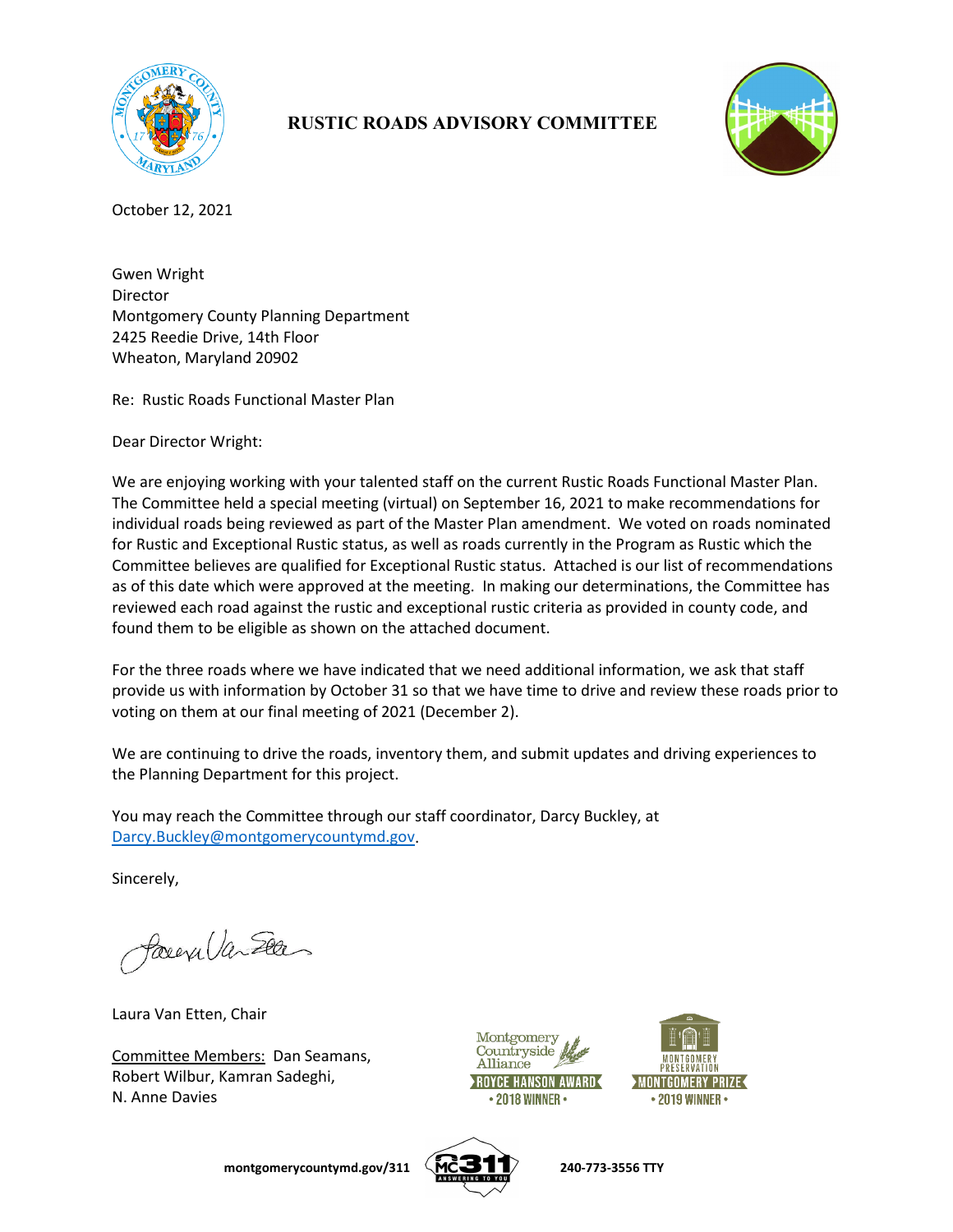cc: Donnell Ziegler, M-NCPPC Jamey Pratt, M-NCPPC Roberto Duke, M-NCPPC Lauren Campbell, M-NCPPC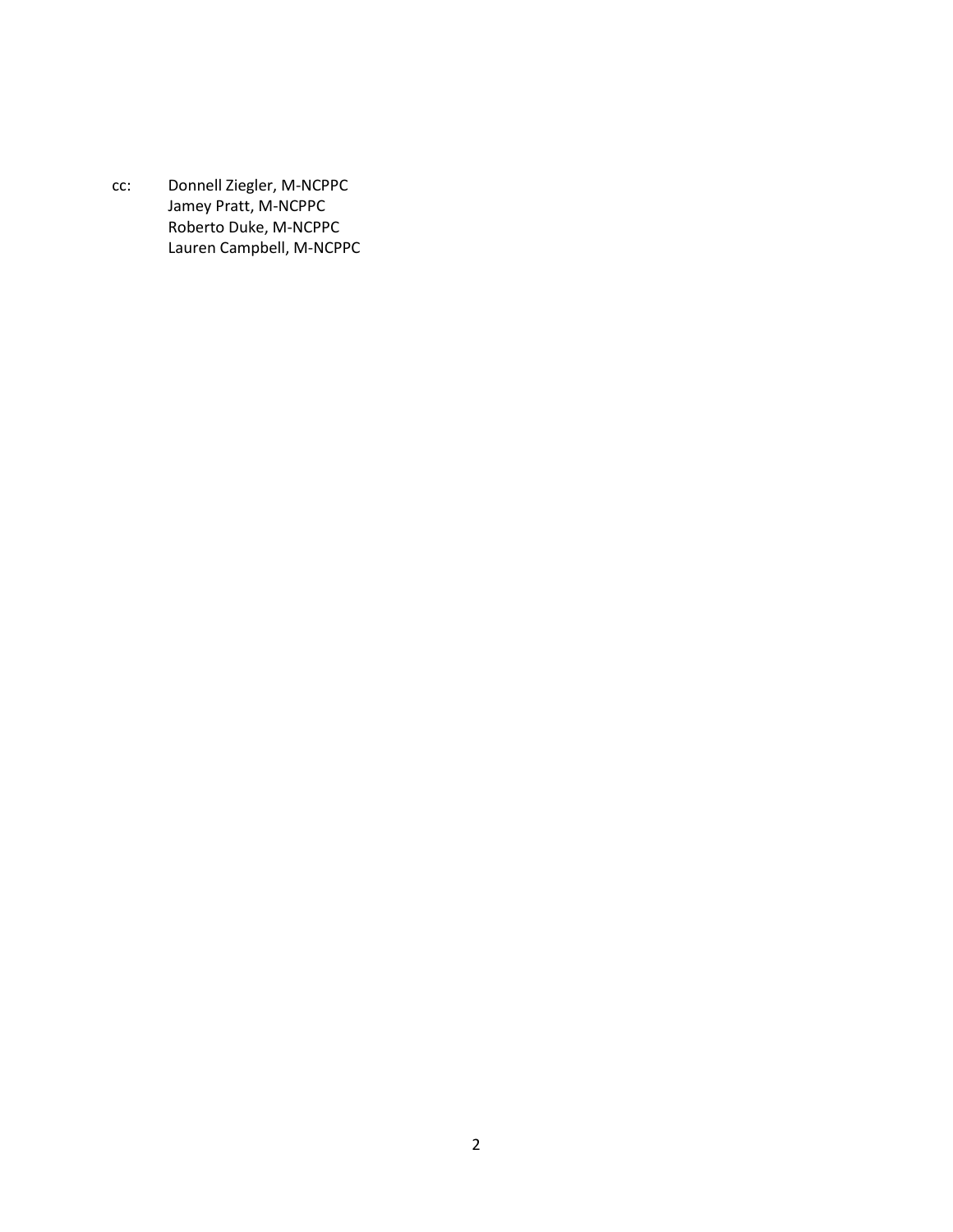## RECOMMENDATIONS ON MASTER PLAN ROAD STATUS Rustic Roads Advisory Committee Special Meeting, September 16, 2021

Roads Voted as NOT Rustic Barnesville Rd (Bucklodge Rd to Clarksburg Rd) – high traffic volumes and not rustic in appearance Conoy Road -- not a public road Georgia Avenue -- both locations -- not timely; wait for Brookeville Bypass to be completed The Farm Road -- not a public road

Roads Approved as Rustic Aitcheson Lane Brighton Dam Road (Bordly Road to New Hampshire Ave) Brown Church Road Bucklodge Road (MD 117) Dickerson Church Road Dickerson School Road Emory Church Road Halterman Road Kings Valley Road (Stringtown Road to Kingstead Road) (see also exceptional list) Lewisdale Road (Prices Distillery Road to County line) Mullinix Mill Road (Damascus Road MD 108 to Howard County line) Seneca Road (Rileys Lock Road to River Road) Sugarloaf Mountain Road Thurston Road

Roads Approved as Exceptional Rustic Allnutt Road -- nominee Avoca Lane -- currently rustic Belle Cote Drive -- currently rustic Elton Farm Road -- currently rustic Gregg Road -- currently rustic Greenbridge Road -- nominee Holsey Road -- nominee Hyattstown Mill Road and Prescott Road -- currently rustic Kings Valley Road -- nominee (Kingstead Road to Bethesda Church Road) (see also rustic list) Mouth of Monocacy Road – correction to extents at east end Mt Carmel Cemetery Road -- nominee Old Bucklodge Lane -- currently rustic Riggs Road -- currently rustic Tucker Lane -- currently rustic Tschiffely Mill Road -- currently rustic

Roads needing determination Nicholson Farm Lane -- nominee road, recommendation pending